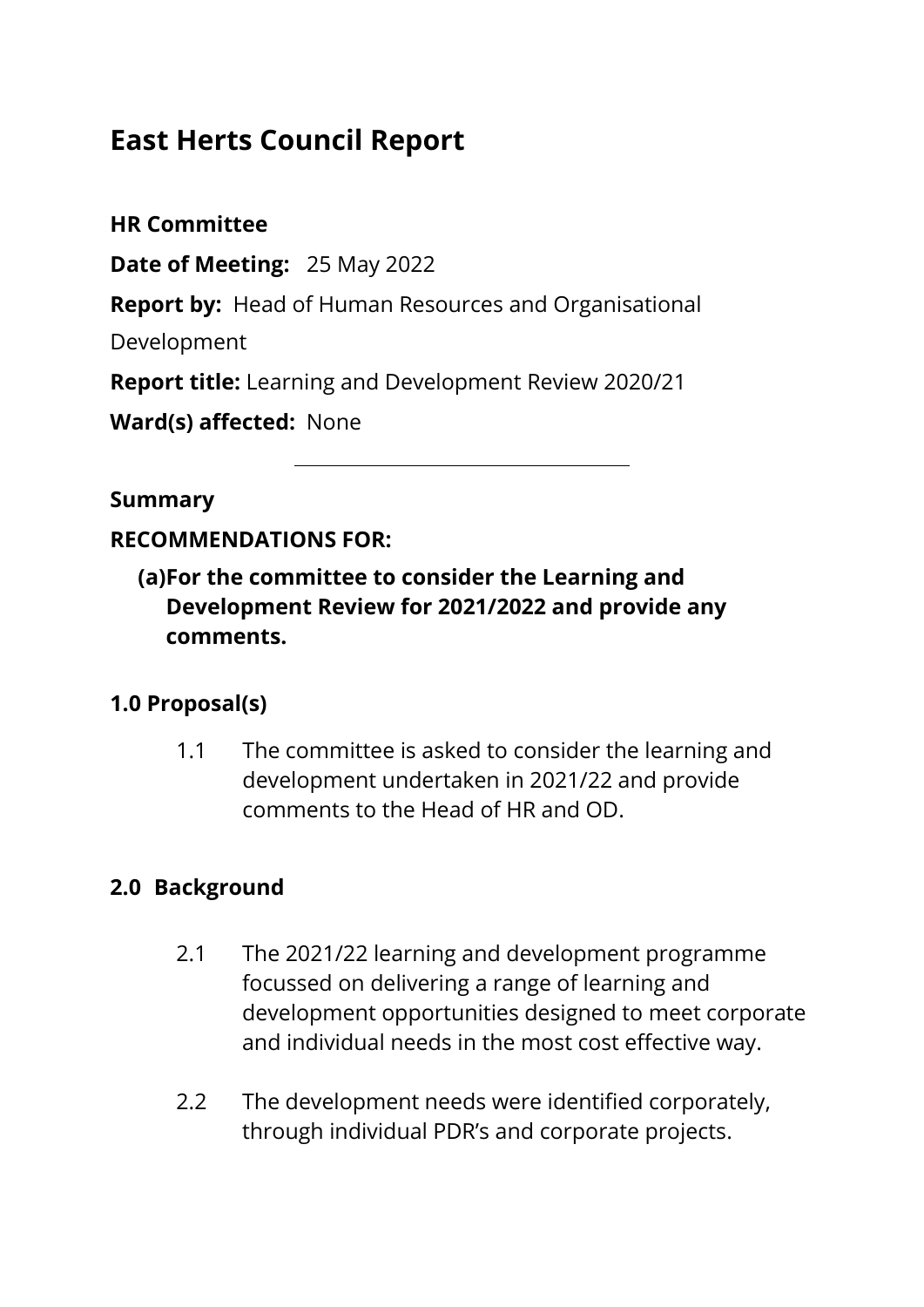2.3 Development opportunities were delivered by a hybrid of virtual facilitated events, virtual mentoring, virtual coaching, webinars, e-learning and face to face meetings.

#### **3.0 Report**

- 3.1 Training budgets at the Council have been historically split into four main areas:
	- Central/Corporate training budget
	- Service training and development budget
	- Professional training budget

|                               | <b>Budget</b> | <b>Spend</b> | <b>Budget</b> |
|-------------------------------|---------------|--------------|---------------|
|                               | 2021/22       | 2020/21      | 2022/23       |
| Central/Corporate             | £ 20,000      | £22,282      | £20,000       |
| <b>Service Training &amp;</b> | £ 22,480      | £31,608      | £22,480       |
| Development                   |               |              |               |
| <b>Professional Training</b>  | £ 20,000      | £6,884       | £20,000       |
| <b>Health &amp; Safety</b>    | 3,000<br>£    | £2,710       | £3,000        |
| <b>Total L &amp; D Budget</b> | £65,480       | £45,484      | £65,480       |

• Health and Safety

The total spend for learning and development corporately in 2021/22 was £45,484 an underspend of £19,996 which was clearly affected by restrictions in the pandemic and more free or low cost online training being available.

The central/corporate budget, service training and development budgets and health and safety budget were underspent due to the impact of the pandemic: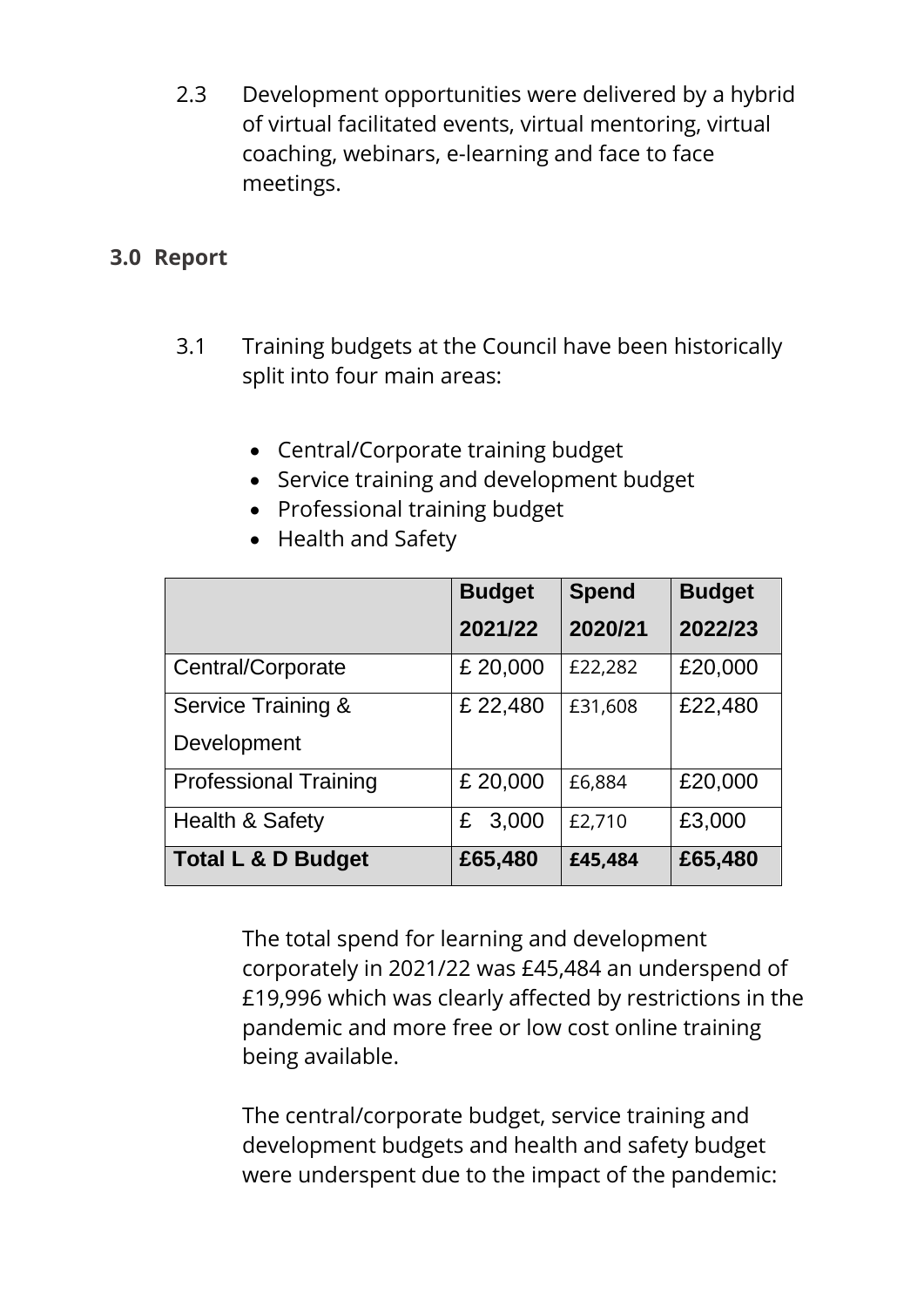- Booked Face to Face events were initially cancelled to comply with the COVID restrictions.
- Training opportunities were initially limited as training providers adapted and changed their training delivery to virtual, e-learning or webinars.
- Practical (hands on) training was put on hold due to social distancing restrictions.
- More internal courses were designed and delivered virtually through Zoom reducing the cost to the council.

The professional budget was underspent; five trainee professional qualifications were funded through the apprenticeship levy instead of being funded from the central professional budget. The total Apprenticeship Levy spend in 2021/22 was £17,088 which funded apprenticeship and trainee qualifications.

The average development cost per employee in 2021/22 was £137 (excluding apprentices) based on the headcount of 328 in April 2021.

#### 3.2 Central Training Budget

The HR Officer and HR & OD Manager continue to review any spending costs associated with the central training budget. The officers negotiate with training providers and contractors to improve the costs being charged for all events. They consult with other local council's to arrange shared training to minimise costs, share learning and build relationships. The OD & HR Coordinator and then Trainee HR Officer worked with the Heads of Services and Senior Manager, designing and delivering internal events when appropriate and applicable. These events can be face to face, virtual or e-learning.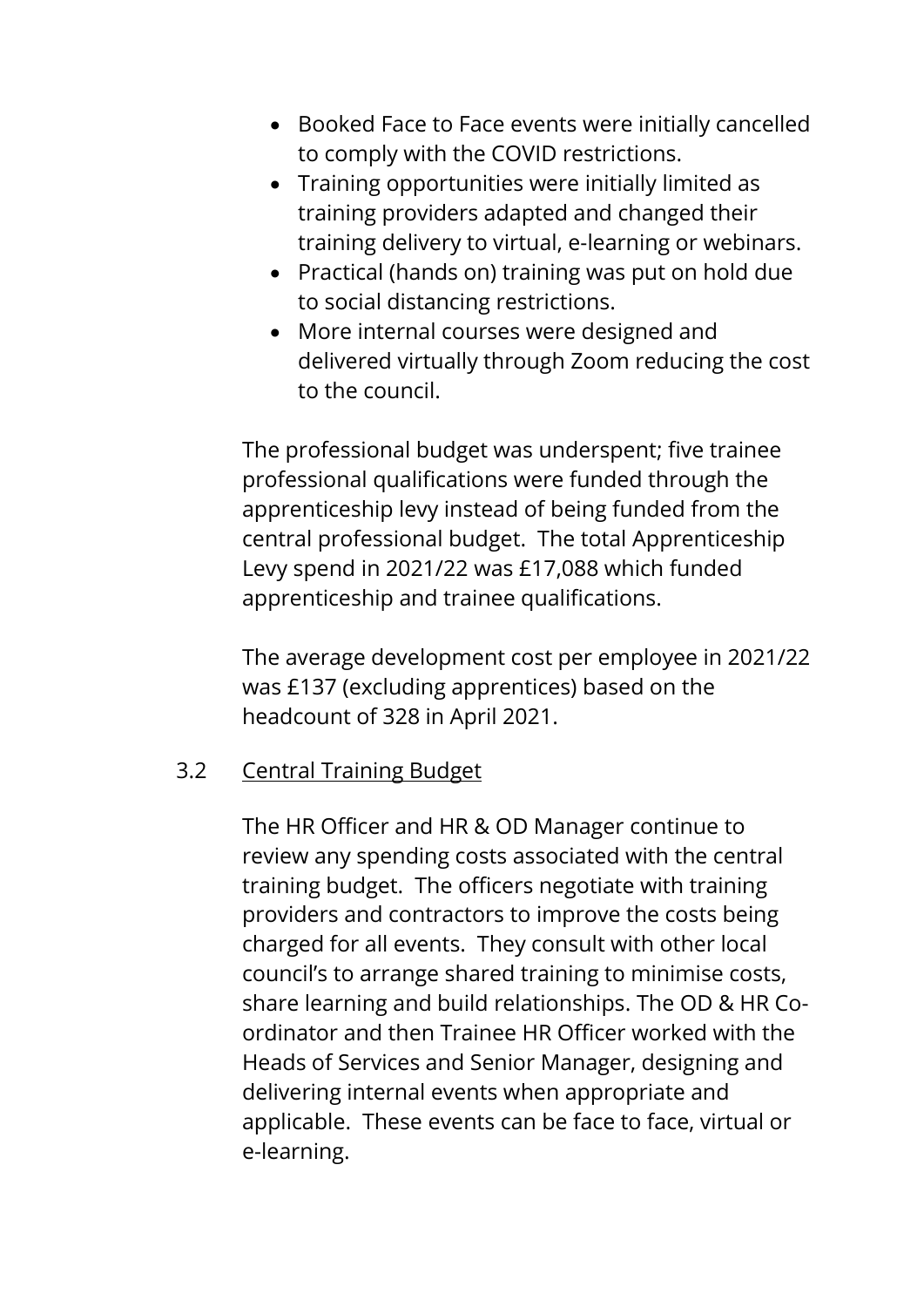The 2021/22 Learning and Development programme was delivered by external facilitators, internal presenters, webinars and e-learning. These events are funded from the corporate training budget.

Employees are informed of training opportunities via email, individuals are also approached directly when they have requested specific training in their PDR or there is training specific to their roles.

In 2021/22 864 delegates attended or participated in some form of face to face corporate or health and safety training (detail of the Health and Safety Training is included in the Health and Safety Report).

| <b>Event/Course</b>                 | No of        | Type/                   |
|-------------------------------------|--------------|-------------------------|
|                                     | participants | <b>Number</b>           |
|                                     |              | <b>of</b>               |
|                                     |              | sessions                |
|                                     |              | held                    |
| <b>Sustainability Training</b>      | 46           | 4                       |
| <b>Safeguarding Training</b>        | 9            | 1                       |
| <b>Talking Menopause</b>            | 26           | 3                       |
| <b>Time Management</b>              | 10           | 1                       |
| <b>Policy Training for Managers</b> | 41           | 5                       |
| <b>Equality Impact Assessments</b>  | 59           | 3                       |
| <b>Mental Health First Aid</b>      | 17           | 1                       |
| <b>Corporate Induction</b>          | 30           | $\overline{\mathbf{4}}$ |
| <b>Lean Processes</b>               | 100          | 1                       |
| Coping with Change                  | 67           | 3                       |
| <b>First Aid at Work</b>            | 5            | 1                       |

The table below shows the breakdown of the 44 events: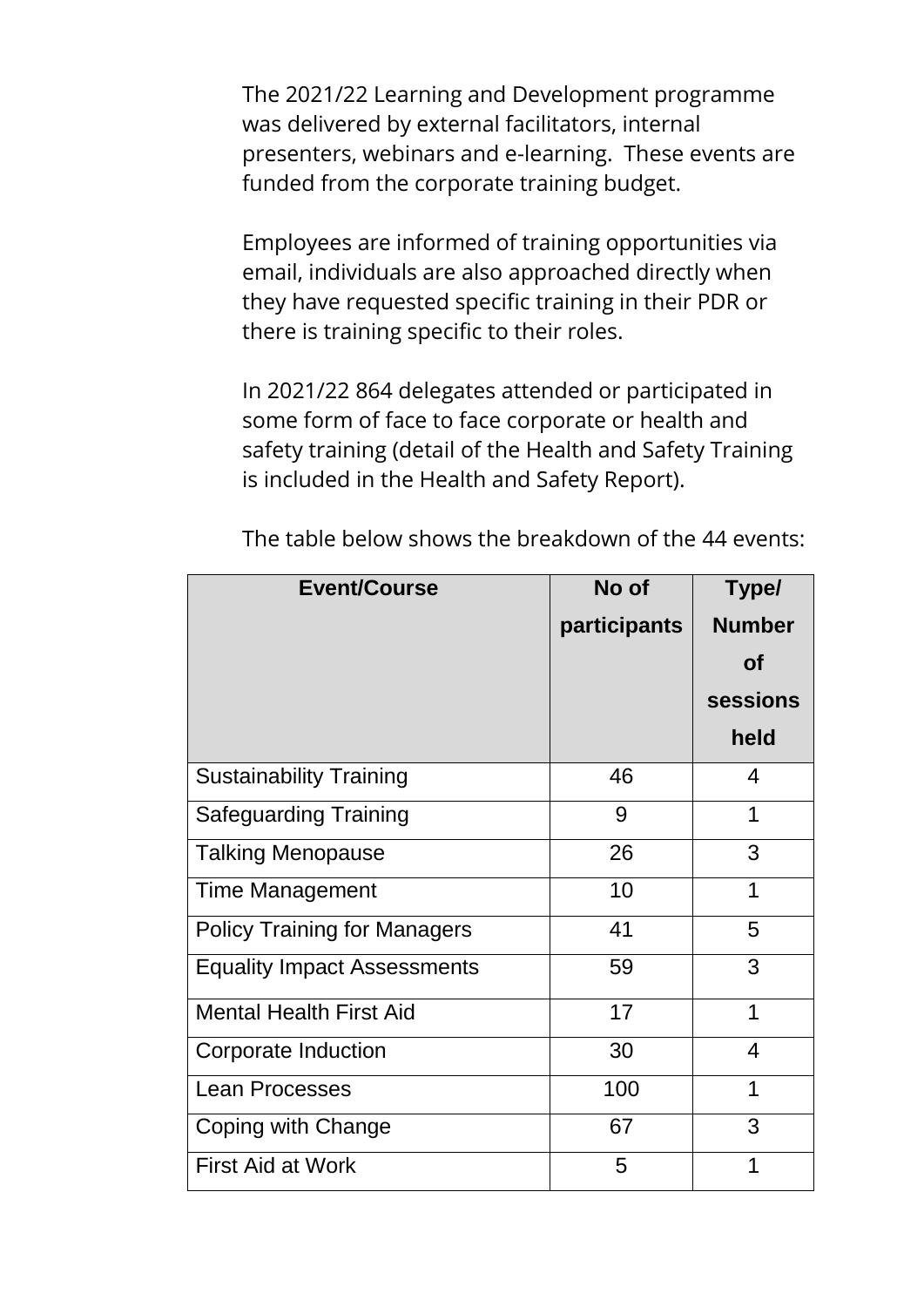| Data Protection Policy Training    | 37  |   |
|------------------------------------|-----|---|
| <b>RIPA</b>                        | 6   |   |
| <b>CPIA</b>                        | 8   |   |
| <b>Managing the Tender Process</b> | 19  | 2 |
| Data Breach Training               | 89  | 3 |
| <b>Accessibility Training</b>      | 40  | 3 |
| <b>PDR Training</b>                | 255 | 6 |
| <b>Total</b>                       | 864 |   |

The revised 2021/22 mandatory training programme commenced in December 2021 and it was delivered through SkillsBuild the Council's e-learning platform. All employees, agency staff and new starters were asked to complete the e-learning courses. In total 2102 'completed' training episodes were recorded between March 2021 and April 2022.

| <b>Course</b>           | <b>Participants</b>        |
|-------------------------|----------------------------|
| Display screen          | <b>New starters</b>        |
| equipment (DSE)         |                            |
| <b>Micollab</b>         | New starters               |
| Diversity and inclusion | New starters and all       |
| in the workplace 21/22  | employees as part of the   |
|                         | annual mandatory programme |
| <b>Data Protection</b>  | New starters and all       |
| <b>Briefing</b>         | employees as part of the   |
|                         | annual mandatory programme |
| <b>Email Etiquette</b>  | New starters and all       |
|                         | employees as part of the   |
|                         | annual mandatory programme |
| <b>Fire Safety</b>      | New starters and all       |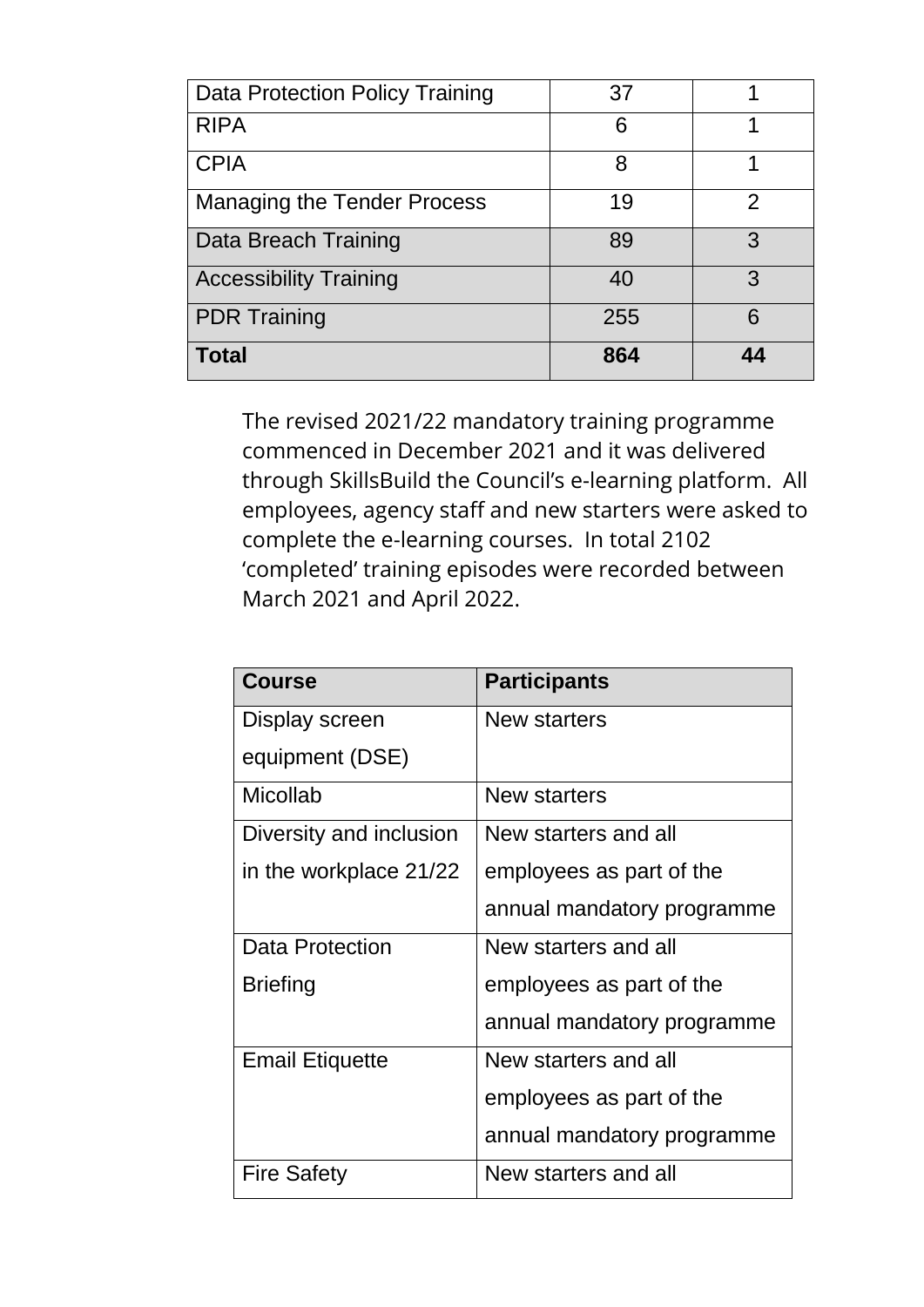|                      | employees as part of the   |
|----------------------|----------------------------|
|                      | annual mandatory programme |
| Safeguarding 2021/22 | New starters and all       |
|                      | employees as part of the   |
|                      | annual mandatory programme |
| Lone Working 2020/21 | For lone working officers  |
| Working arrangements | Available to all employees |
| - Protecting you and |                            |
| others from          |                            |
| coronavirus          |                            |

The HR Officer and HR&OD Manager works with the Leadership Team, Senior Officers and East Herts Together to develop the e-learning programme to ensure the programme continues to grow and is fit for purpose. The e-learning platform is funded from the central training budget.

#### 3.3 Service Training and Development

The total service training and development budget for 2021/2022 was £22,480, which was divided amongst the services for additional training and development. This budget is predominantly used for service specific training, one day conferences, seminars, training and team building events.

The budget breaks down to £67 per employee based on the employee head count on 1 April 2021 (332). The training and development budgets were managed centrally by the HR & OD Service. This enables the training needs to be recorded and analysed to ensure all training needs and budgets costs are being met in the most appropriate way with sufficient spread for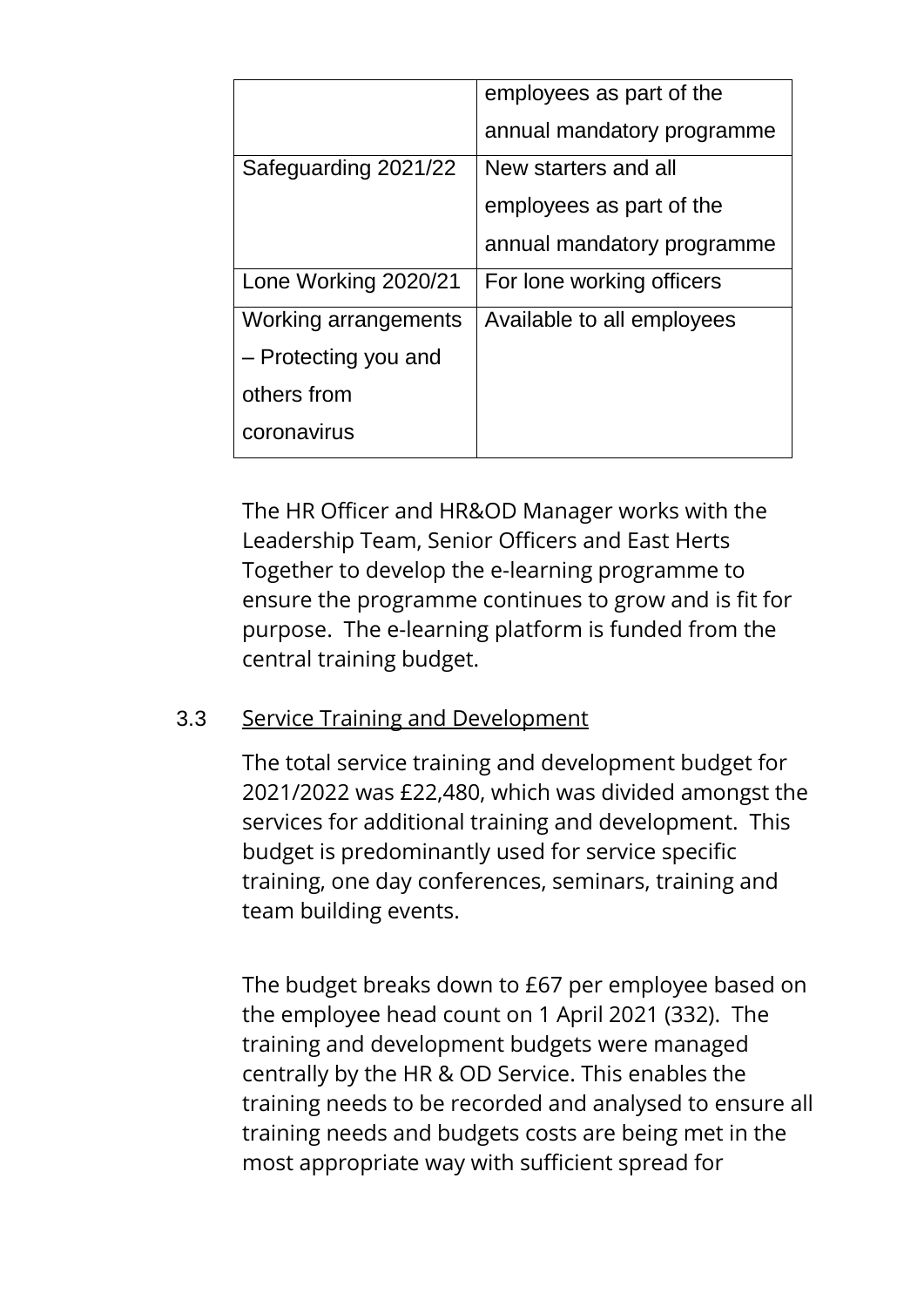employees and the council.

#### 3.4 Professional Training

The professional training budget was set at £20,000 for 2021/22 and was underspent by £13,116. The total budget was not spent as three trainee qualifications were eligible for funding through the Apprenticeship Levy, redirecting the costs.

The Council sponsored employees undertaking various vocational qualifications, which included:

- 2 x MSC Town Planning
- MSC Environmental Health
- BSc (Hons) Building Surveying

In addition to the corporate professional development budget the Shared Revenues and Benefits Services continued to sponsor two Officers towards gaining their IRRV qualification. The qualifications were funded in 2019/20 and exams, costing £150, were funded in 2020/21. The exams were delayed due to the pandemic and were held in June 2021. The IRRV qualification and exam fees were funded from the Shared Revenues and Benefits Services' professional budget.

All employees funded for professional qualifications sign training agreements in line with the revised Organisational Development Policy; which allows the council to reclaim a percentage of funding if an employee leaves the Council within two years. The training agreements are held centrally in Human Resources.

The professional training budget for 2022/23 remains at £20,000.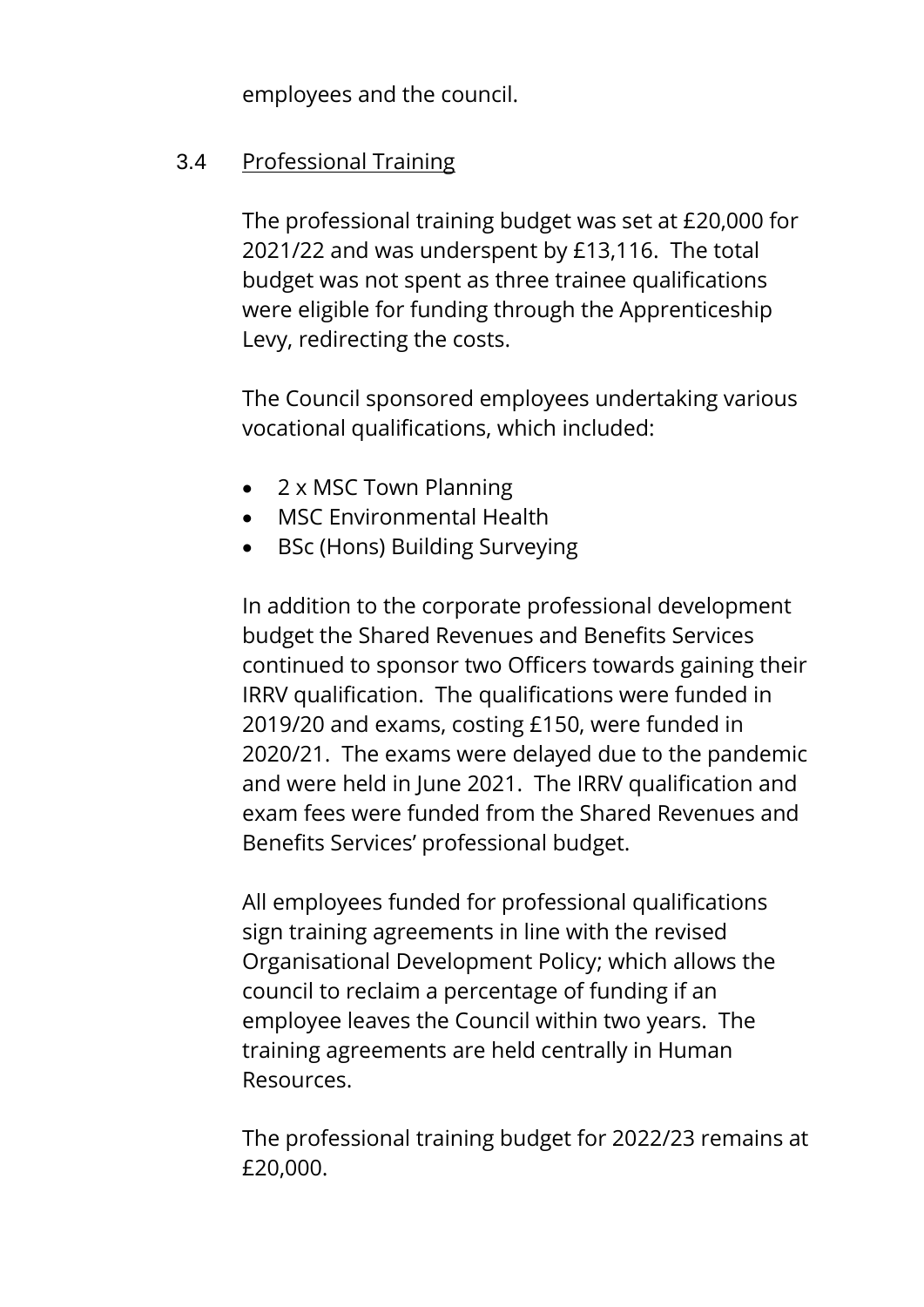# 3.5 Apprentices

The Council sponsored three apprenticeships and three trainees in 2021/22 from the Apprenticeship Levy:

- 1 x Town Planning Level 3
- 1 x Customer Service Level 2
- 1 X Associate Project Manager- Level 4
- $\bullet$  1 x Accountancy Level 3 & 5
- 1 x Chartered Town Planner Degree Level 7
- 1 x HR Consultant/Partner Level 5

The HR & OD Service will continue to work with managers and training providers to develop the Council's Apprenticeship Programme and make good use of our levy provision. From 22/23 there is no longer a separate Apprenticeship budget due to savings required instead service budgets will be used to fund the employment cost where this is viable.

#### **4.0 An overview of Learning and Development 2021/22**

- 4.1 The learning and development needs for this year are being collated from the PDR's (the period has been extended until June to allow completion following the new system being implemented) and the HR & OD Manager will work with members of the Leadership Team to ensure the learning meets the needs of the council to deliver its priorities.
- 4.2 The HR & OD Manager will continue to support corporate projects such as sustainability, safeguarding, and East Herts Together by designing and delivering training and presentations to help embed the projects throughout the Council, ensuring the best use of project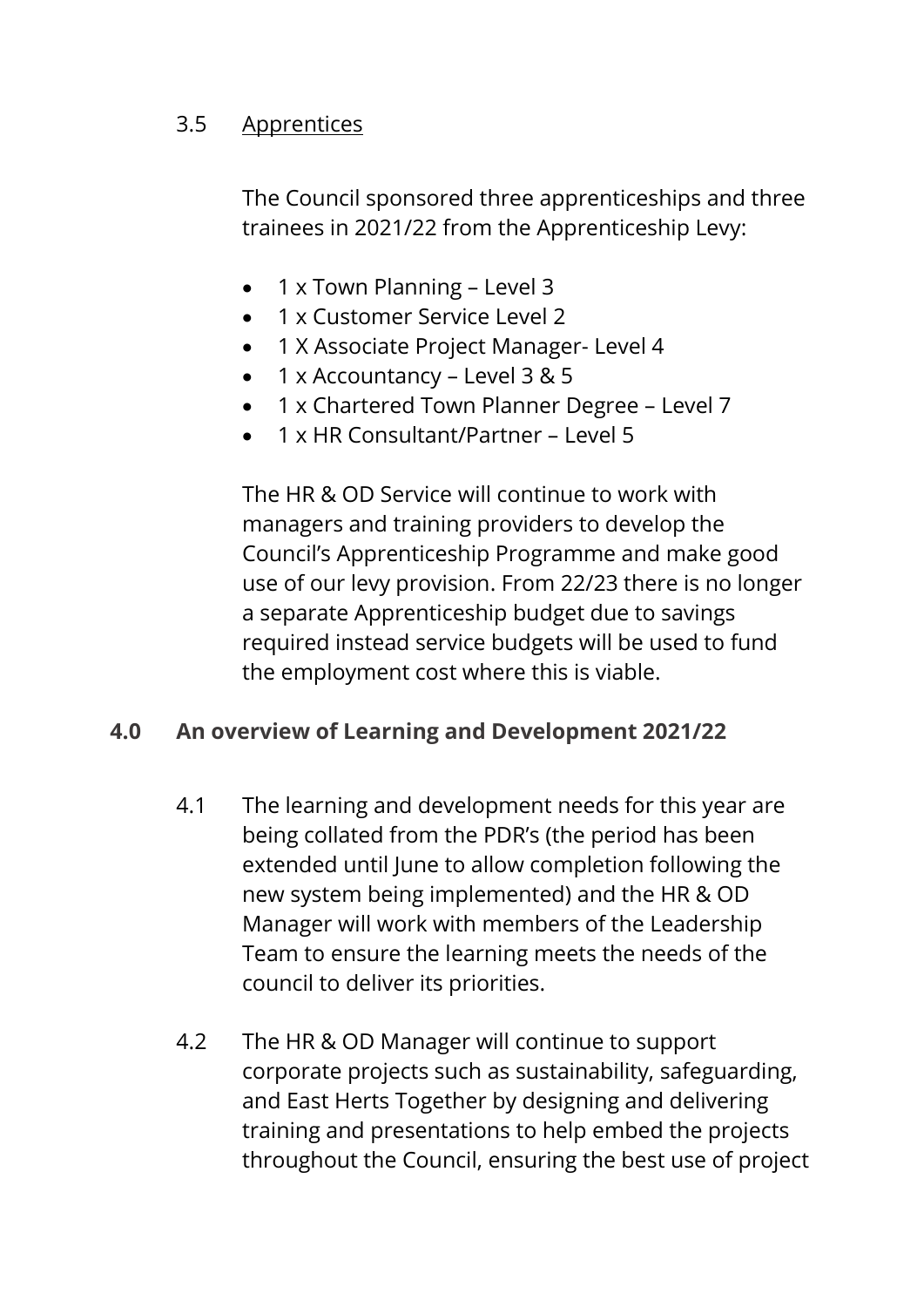budgets and resources.

4.3 The courses available on the e-learning platform will continue to be developed ensuring they are up to date and further courses will be designed and developed for Officers and Members to help implement policies and projects.

> The HR & OD Manager with support from the HR Officer designs, creates and uploads the e-learning courses so each course is bespoke.

4.4 The HR & OD Manager continues to work with all our training providers to review the way learning is delivered in line with our blended working to ensure employees have a variety of development opportunities available to them.

> Training will be delivered on line, virtually and face to face as we continue to develop and engage with staff. The range of delivery will give officers more options to access different training events and opportunities.

- 4.6 In 2022/23 the organisational development intra-net pages will be reviewed to provide further information on the opportunities available to all employees.
- 4.7 The Council's Apprenticeship Programme will continue to be developed and reviewed. The HR & OD Manager will support the apprentices and managers during their apprenticeship and will work with the Leadership Team to review the programme.
- 4.8 The HR & OD Manager with support from the HR Officer (EC) will continue to review and revise the Corporate Induction programme to ensure it reflects the council and the services provided. The course was moved to a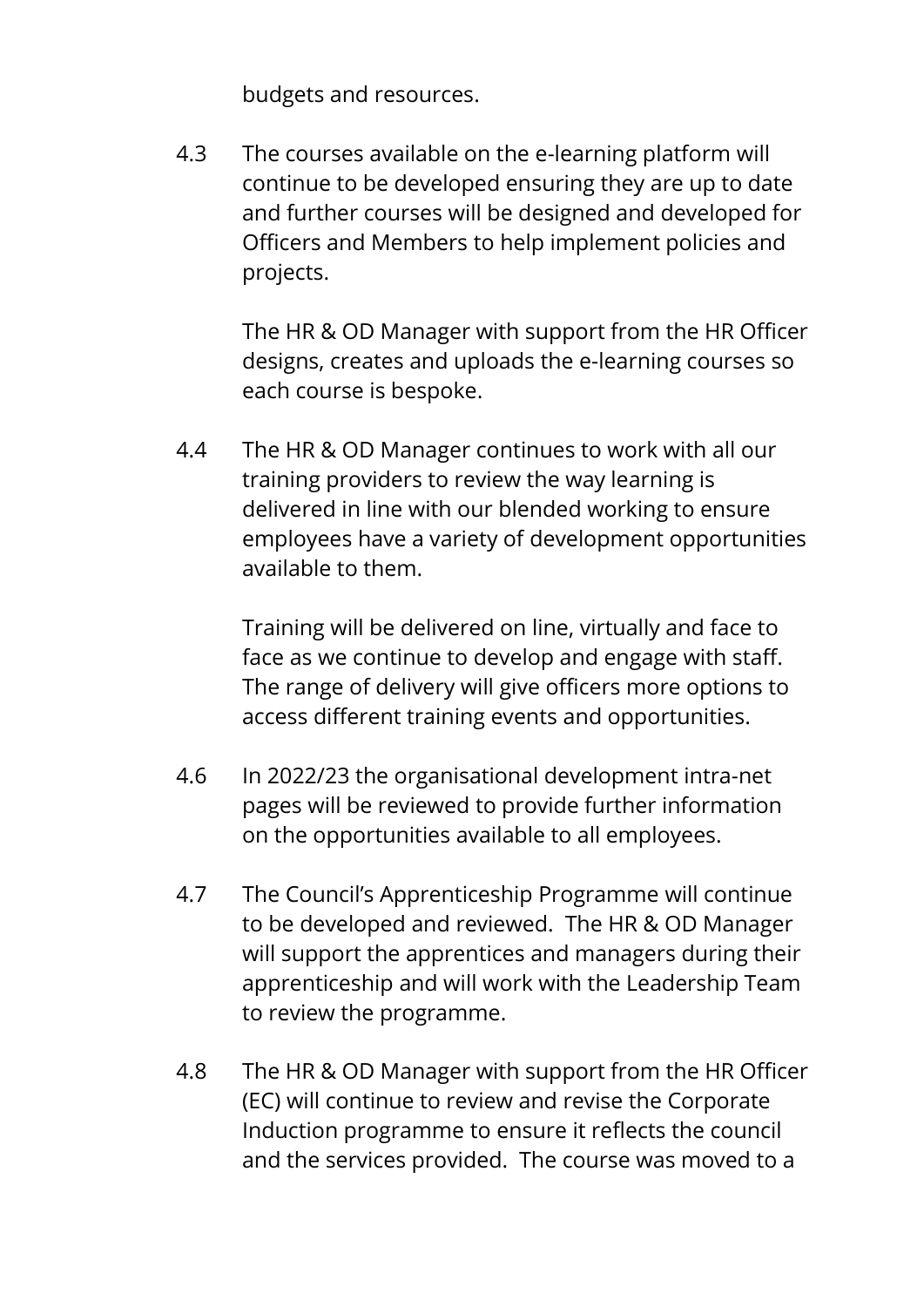virtual environment during 2020/21 and received positive feedback from the participants.

4.9 The HR & OD Manager will continue explore options to share and develop learning with the Town and Parish Council's and other organisations where appropriate.

#### **5.0 Risks**

5.1 None

# **6.0 Implications/Consultations**

6.1 None

# **Community Safety**

No

# **Data Protection**

No

# **Equalities**

Yes, to ensure the development opportunities are accessible to all and staff receive training on equalities.

#### **Environmental Sustainability**

Yes, the learning and development provision supports the sustainability project

# **Financial**

Yes, the budget data has been provided by the Finance Team